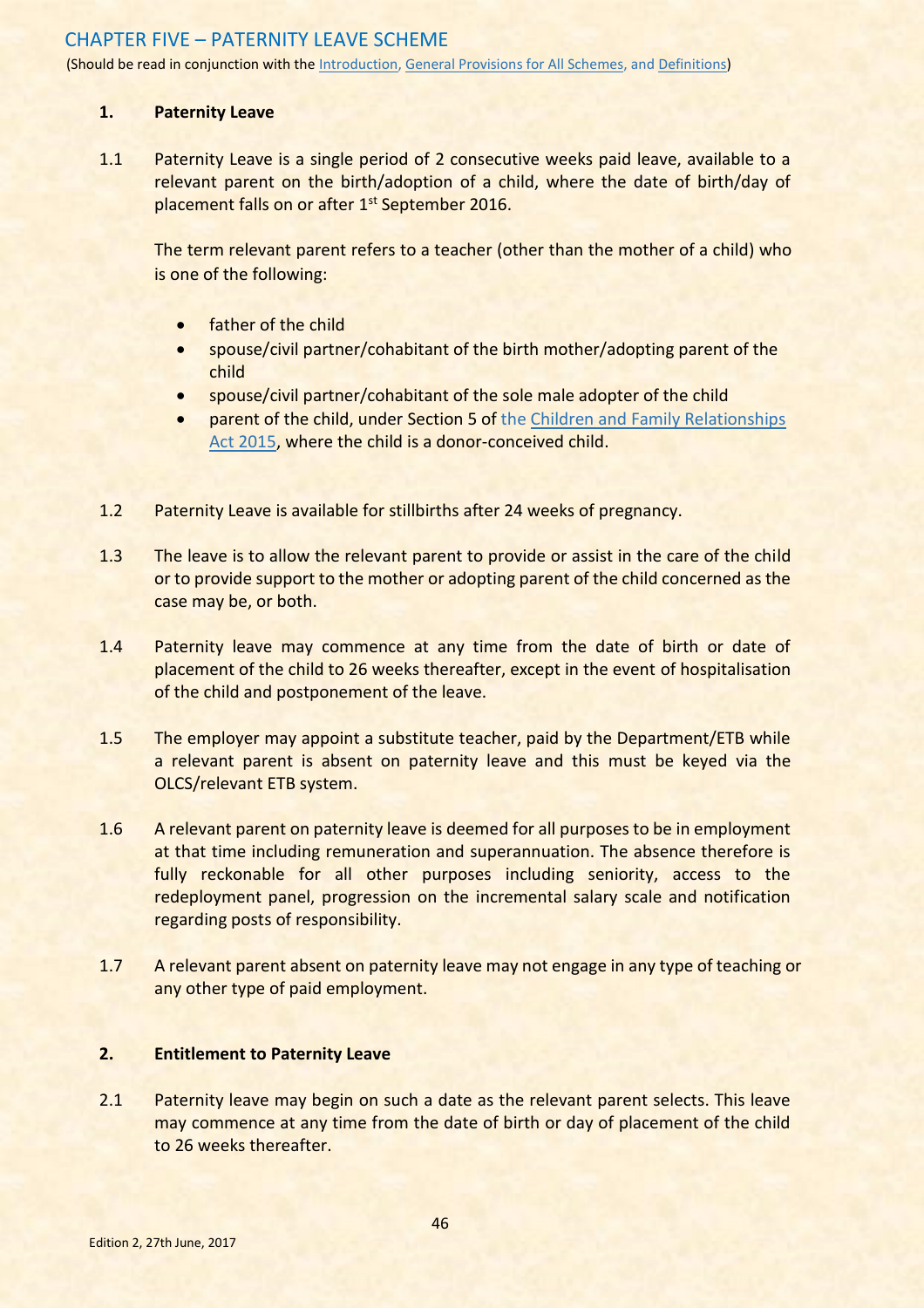- 2.2 In the case of multiple births, or where more than one child is being adopted at the same time the maximum of 2 consecutive weeks leave still applies.
- 2.3 In general, only one person who is a relevant parent in relation to a child shall be entitled to paternity leave in respect of that child.
- 2.4 A teacher on less than full hours who is a relevant parent will be entitled to paternity leave on a pro-rata basis.
- 2.5 A teacher may not avail of paternity leave where they are availing/have availed of Adoptive Leave for the same child with the exception of where the leave may be transferred on the death of the other parent.

## **3. Notification, Application and Recording of Paternity Leave**

There are 2 steps in applying for Paternity Leave

## 3.1 **Step 1** – *Written Notification*

The relevant parent must notify their employer of their intention to take paternity leave not less than 4 weeks before the commencement of such leave and provide for the employer's inspection the following:

In the case of a birth:

- a copy of the medical certification as provided by the mother to her employer or other appropriate certificate from a registered medical practitioner confirming the pregnancy and specifying the expected date of birth of the child concerned or
- a copy of the birth certificate where notification is given after the birth.

In the case of an adoption:

- a declaration/official placement order in the case of an adoption
- a copy of the placement certificate where notification is given after the date of placement
- in the case of foreign adoption, the adopting teacher must obtain a *Declaration of Suitability and Eligibility* from the Adoption Authority of Ireland, in advance of the date of placement. As soon as possible after the date of placement the adopting teacher should provide written confirmation of placement to their employer.

## 3.2 **Step 2** – *Completion of Application Form*

The relevant parent must complete the Application Form at [Appendix](#page-5-0) A as soon as possible, but no later than 7 days after commencement of the leave and forward it to the employer with a copy of the birth certificate/official placement order for the child.

3.3 Where, as the case may be, the day of placement is postponed or the date of birth occurs after the date selected by a relevant parent in his/her notification given to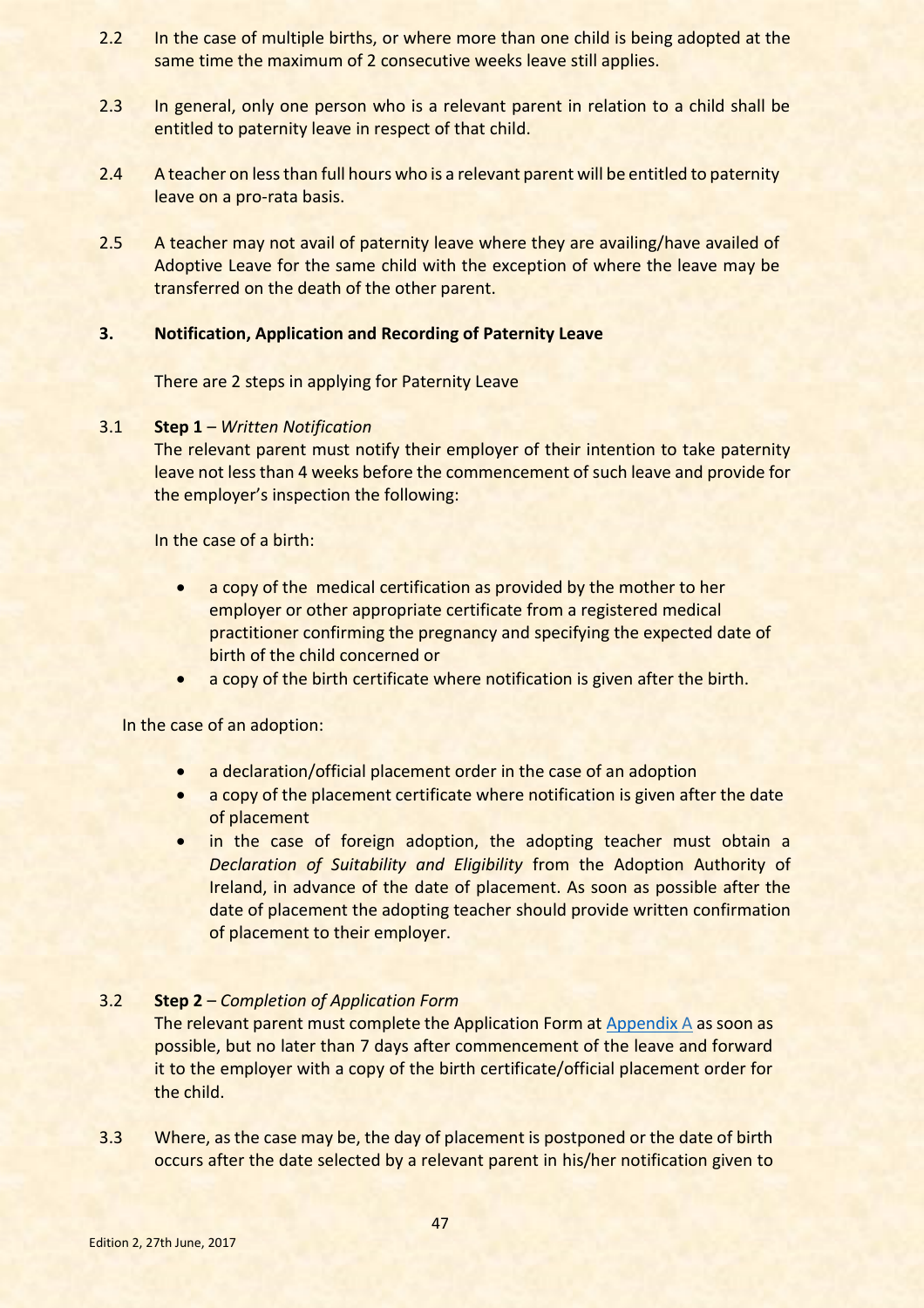the employer, the relevant parent shall be entitled to select another date on which the paternity leave shall commence.

- 3.4 Notification may be withdrawn in writing by the relevant parent concerned to his/her employer not later than 4 weeks before the commencement of such leave.
- 3.5 Where the date of birth occurs in a week that is 4 weeks or more before the expected date of birth, the relevant parent shall inform the employer immediately and will be deemed to have complied with the notification period if the leave is to be taken at that time. The formal written notification must be given within 7 days commencing on the day of birth.
- 3.6 The school must record the Paternity Leave to the Department via the OLCS/relevant ETB system.

#### **4. Fixed Term/Fixed Purpose Appointments**

- 4.1 A teacher who is on a fixed term/fixed purpose contract of employment shall have full paternity leave entitlements during the term of the contract. The granting or taking of paternity leave entitlements should not affect a fixed term/fixed purpose appointment or the renewing of such an appointment.
- 4.2 Paternity related entitlements shall cease on expiry of the contract unless that contract is followed directly by a 'back to back' contract in an approved teaching post funded by monies provided by the Oireachtas.

#### **5. Entitlement to Paternity Leave on the Death of the Relevant Parent**

- 5.1 In the event of the death of the relevant parent entitled to the paternity leave within a period of 28 weeks after the birth or placement of the child and before availing of some or all of the paternity leave, then the leave shall transfer to the surviving parent which means:-
	- in the case of a child who is adopted, or is to be adopted, the relevant adopting parent of the child, or
	- in any other case, the mother of the child in relation to a child whose relevant parent has died.
- 5.2 In such circumstances and in the event that the surviving parent is a teacher, he/she must notify the employer in writing of the following, but not later than the day on which the transferred paternity leave begins:-
	- of the death of the relevant parent
	- **•** their intention to take the transferred paternity leave
	- the length of the leave they believe they are entitled to and
	- if requested by the employer, provide a copy of the death certificate.
- 5.3 In the case of a surviving parent being entitled to Maternity Leave, a period of transferred paternity leave will commence immediately after the end of all Maternity Leave. In the case of Adoptive Leave, immediately after the end of all Adoptive Leave concerned.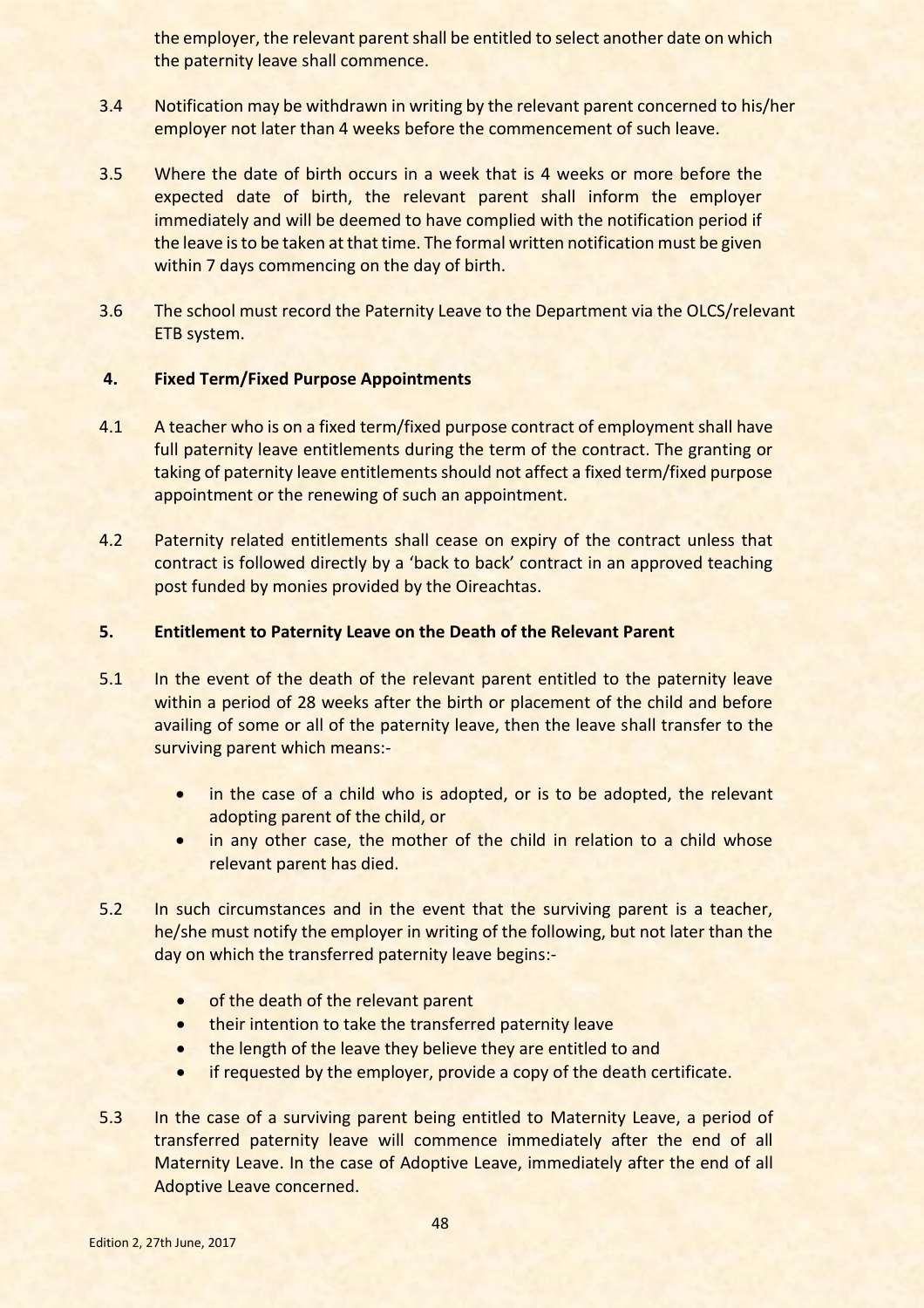#### **6. Postponement of Paternity Leave through Illness**

- 6.1 In the event of illness of the relevant parent immediately prior to the commencement of his/her paternity leave, the paternity leave may be postponed.
- 6.2 The relevant parent must immediately inform the employer and must provide written notification of the postponement of the leave due to illness and include appropriate medical certification. Such absences shall be treated in the same manner as an absence from duty due to illness.
- 6.3 Postponed leave can be taken not later than 7 days after the relevant parent has been certified fit to resume duty or such other date as may be agreed between the relevant parent and the employer provided that the postponed leave shall end not later than 28 weeks after the date of birth or placement of the child.

## **7. Postponement of Paternity Leave on Hospitalisation of the Child**

- 7.1 In the event of the hospitalisation of the child a request may be made to the employer for a postponement of the paternity leave.
- 7.2 An application for postponement must be made in writing to the employer, accompanied by certification from the hospital in which the child is hospitalised. The employer must notify the relevant parent in writing as soon as possible of its decision. If the leave is postponed the relevant parent must resume duties in the school during the period of postponement and the employer and the relevant parent must agree the date of return to work.
- 7.3 The relevant parent must provide the employer with a letter or other appropriate document from the hospital or the child's doctor confirming the child's discharge date.
- 7.4 The postponed leave shall be taken as a continuous period beginning not later than 7 days after the child is discharged from hospital or such other date as may be agreed between the relevant parent and the employer.

## **8. Termination of Paternity Leave**

- 8.1 Paternity leave may be terminated by the employer by notice in writing to the teacher if there are reasonable grounds to believe that the leave is being used for a purpose other than the care of the child or to provide support to the adopting parent or mother of the child.
- 8.2 The written notice should outline the grounds for terminating the leave and specify the date by which the teacher must return to work.

## **9. Pay Arrangements and Paternity Benefit**

9.1 Continuation of salary during paternity leave is not a statutory entitlement and is contingent upon compliance with the agreed terms and conditions of this scheme.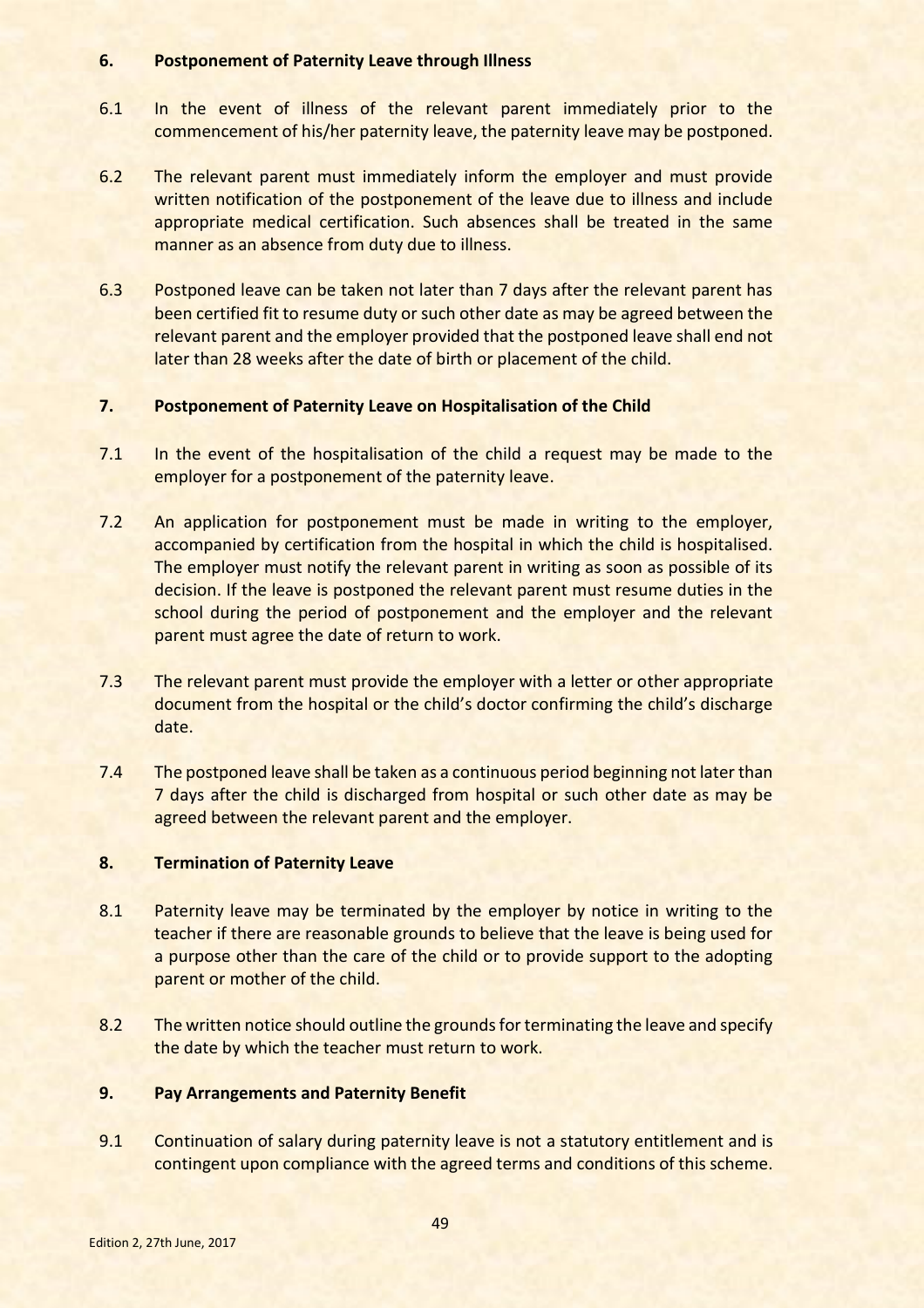- 9.2 Any action which necessitates an adjustment to a relevant parent's pay should be notified to the Department/ETB immediately.
- 9.3 Under the DSP [PRSI/Paternity](http://www.welfare.ie/en/Pages/search/results.aspx?k=Paternity&cs=This%20Site&u=http%3A%2F%2Fwww.welfare.ie%2Fen) regulations, PRSI contributors at the modified rate (Class D) have no entitlement to Paternity Benefit. Therefore no deduction is applied to their salary and they remain on their ordinary rate of pay.
- 9.4 Under the DSP regulations any Paternity Benefit payable by the DSP to PRSI contributors at the full rate (Class A), will issue directly to the relevant parent in question. A deduction from salary equivalent to the maximum weekly rate of Paternity Benefit payable to the relevant parent will be applied by the Department/ETB.
- 9.5 The applicant is responsible for completion of the [PB 1 Form](https://www.welfare.ie/en/pdf/PB1.pdf) and should ensure that the school completes the employer's portion [PB 2 form](http://www.welfare.ie/en/pdf/PB2.pdf) before forwarding to the DSP at least 6 weeks prior to the start date. The PB1 Form should **NOT** be sent to the Department of Education and Skills.
- 9.6 If the amount of benefit payable to the relevant parent differs to the maximum, or if a teacher is not entitled to any Paternity Benefit, they should notify their payroll section immediately to ensure that the salary adjustments are correct. Changes to the automatic deduction can be made provided the relevant parent furnishes a copy of the DSP's written notice of the actual Benefit rate applicable, if any, to the appropriate payroll. Deductions, where appropriate, will be made during the period of Paternity Leave. If the absences are recorded late any arrears due will have to be deducted from salary after the date of notification.
- 9.7 Paternity Benefit payment is a taxable income.